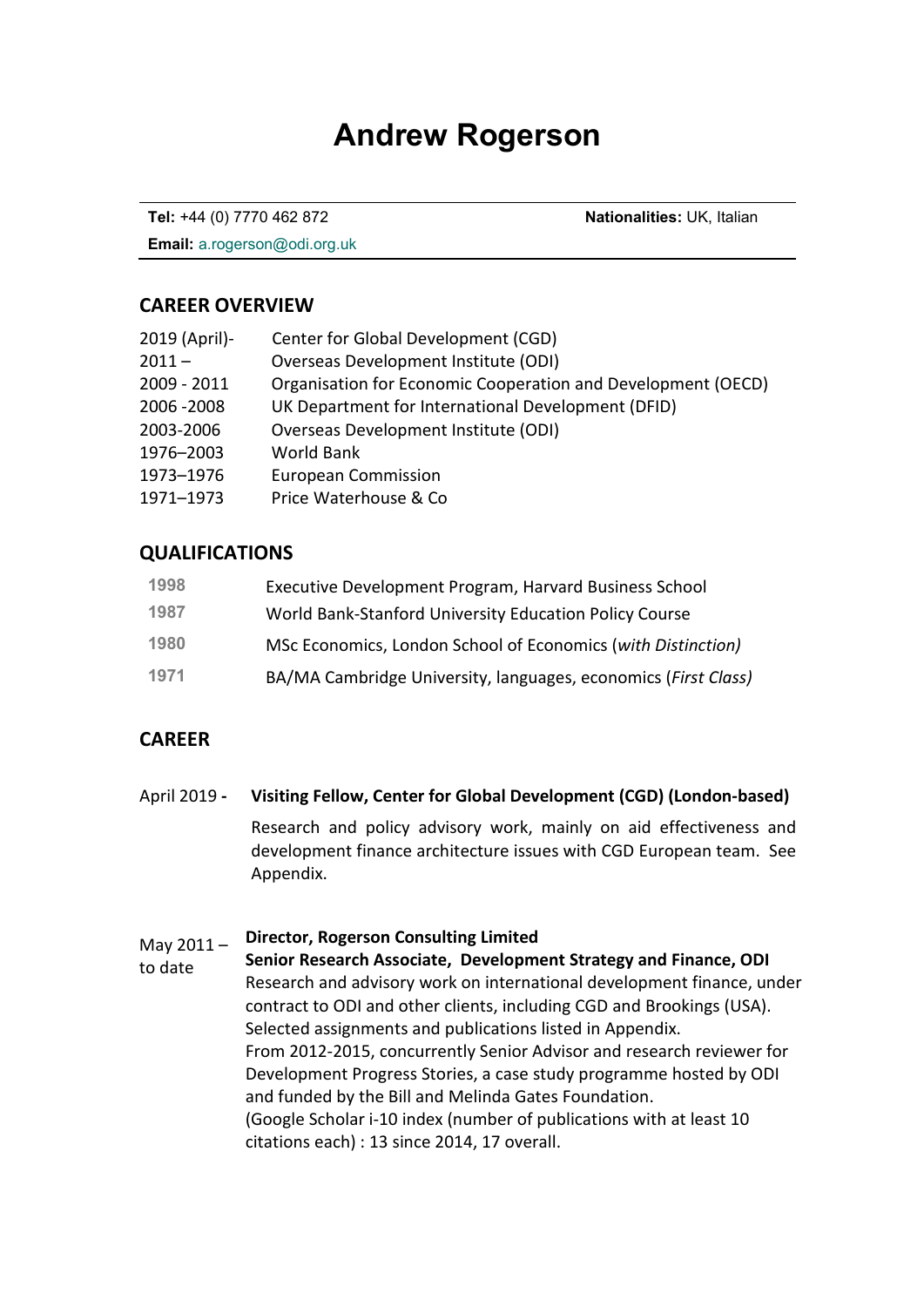#### March 2009 – **Special Counsellor on Aid Architecture and Financing, Development**  April 2011 **Directorate, OECD**

- (fixed term contract)
- Led team analysing the international aid system
- Edited and contributed to DAC Multilateral Aid Review, annual flagship publication.
	- Edited and contributed to analyses of aid fragmentation, forward aid surveys and innovative finance.
	- **Provided topical advice to Development Assistance Committee (DAC)** members and OECD management on development finance flows and related topics.
	- Member of Development Directorate management team.
	- Main publications found here: [www.oecd.org/dac/scalingup](http://www.oecd.org/dac/scalingup)

# 2006 - 2008 **Head, Human Development Group, Policy Division, DFID, London**

Led DFID policy and strategy work on health, HIV-AIDS, and education; directed 45 staff in 3 specialised teams; advised Ministers and represented DFID internationally in these areas. Key deliverables:

(1) The *International Health Partnership,* 2007, aimed at accelerating international support for country health plans.

(2) The UK's *Strategy on HIV and AIDS* published 2008.

(3) Regular assessments of *major UK international health investments and partnerships*, including: GFATM, GAVI, Global Polio Eradication Initiative. (4) Equivalent roles in design, negotiation and management of international partnerships for *education.*

# 2003 - 2006 **Senior Research Fellow, Overseas Development Institute (ODI)**

Main consulting and research interests: reform of the international aid system; new financing instruments and aid effectiveness; global funds, global public goods and international development partnerships. Seconded part-time to DFID from March 2005, for advice on international aid system reform priorities. Prepared policy papers on scaling up of aid, multilateral effectiveness and public spending choices. Outside DFID, consulted for, among others, the Global Fund, World Bank, OECD Secretariat, UNDP and Islamic Development Bank.

#### **World Bank management career, 1987-2003:**

- 1997 2003 **Special Representative to the European Union (Brussels and London)** Led on institutional relations with EU bodies (Commission, Council, Parliament, Investment Bank)
	- 2000**–**2003: arranged co-financing between the Commission and the World Bank; promoted joint policy analysis in key thematic areas (e.g. health, education, trade); briefed top management on emerging European concerns and policy implications; managed Brussels and London offices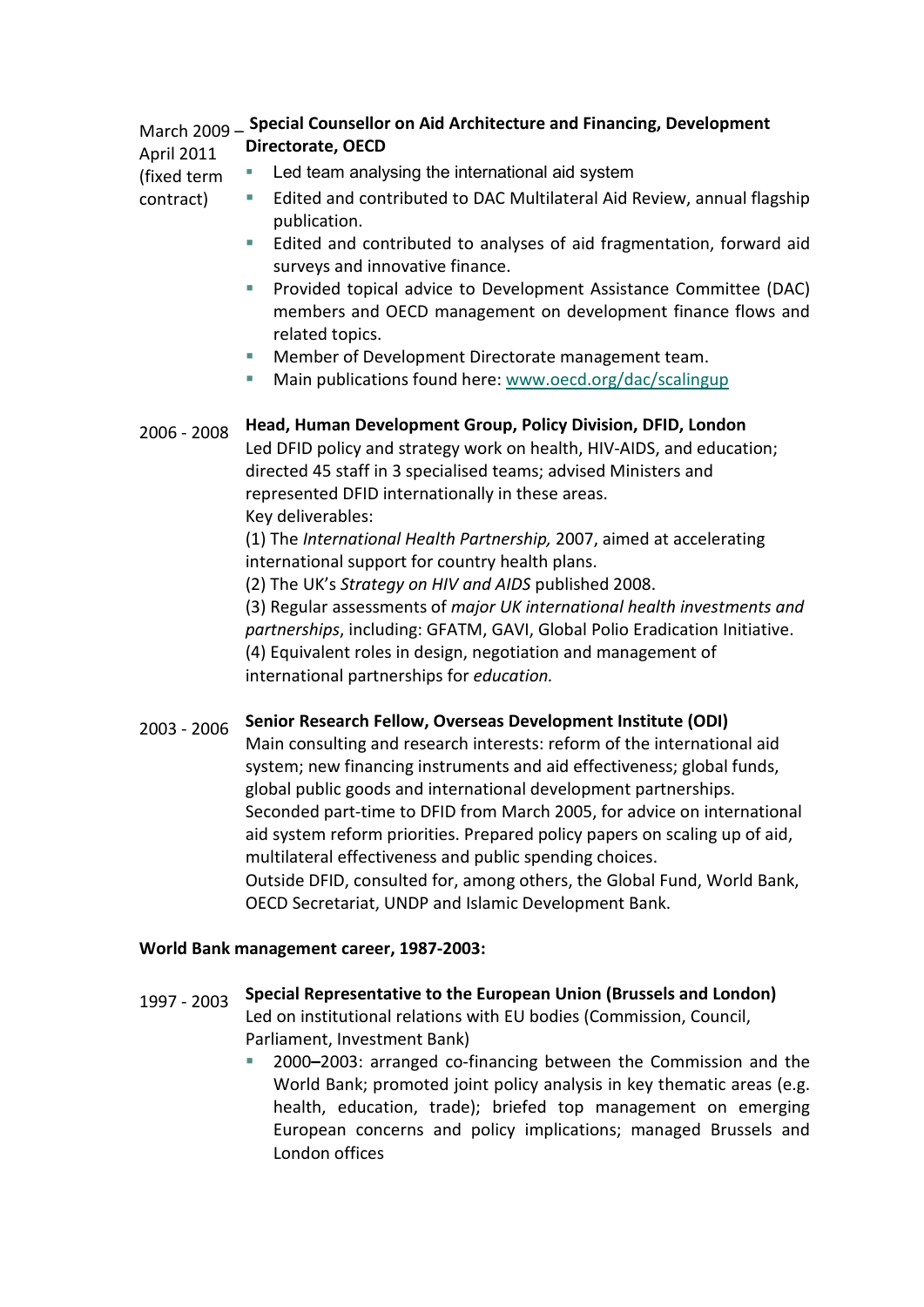1997**–**2000: World Bank spokesperson at Organisation for Economic Cooperation and Development; led on Bank's relations with UK and Irish governments, media and NGOs; managed London office.

#### 1995 - 1997 **Director for Central Africa and Indian Ocean, Africa Region, Washington**

Managed operations in 13 countries, including Cameroon, DR Congo, Mauritius, Madagascar and Rwanda. Responsible for country strategy and risk assessment, for recommending programme size, composition and scope, and priorities for advisory services. Main World Bank negotiator with country governments, main contact for donor agencies, creditors and investors. Supervised US\$2 billion portfolio, US\$30 million administrative budget, department with six field offices and 125 staff. In 1995-96, was selected into the Change Management Group, a senior team assisting the new World Bank President implement major institutional reforms.

# 1992 - 1995 **Manager, Central European Hub Office, Budapest**

Established and ran regional field office providing expert support for human development and welfare system reforms, and later financial sector work; supervised health, education and social services programmes in Hungary and other Central European countries. Also Resident Representative to Hungary during the country's major IMF and World Bank-supported financial and macroeconomic workout; led Bank advisory teams on Hungarian pension reforms and Croatian and Slovak health insurance policies

### 1987 - 1992 **Manager, Maghreb Human Development Division, Washington**

Formed and led unit responsible for education and health sector projects, programmes and policy advice for Morocco, Tunisia and Algeria. Led teams on Morocco poverty assessment, Algeria higher education reorganisation, Tunisia employment and training services and Tunisia hospital management projects; supervised portfolio of some 15 programmes supported by over US\$1 billion in World Bank loans and other financing.

#### **Earlier Assignments:**

Team leader, petrochemical investment projects in China and Indonesia; Resident Representative, Burkina Faso; project economist, cotton and rice projects in West Africa; financial analyst, agricultural credit programmes in India.

#### **Some External Activities:**

- 2011 -2013 Chair, Interact Worldwide (merged with Plan UK in 2013)
- 2009- 2015 Board Member, Plan UK.
- 2004 2006 Member, Programme Committee, CARE International UK
- 2003 2005 Board Member, 1818 society UK chapter (World Bank Alumni)

#### **Other Skills:**

Bilingual Italian, fluent French, basic German and Spanish. Trained in corporate finance analysis, project financial and economic evaluation tools, economic modelling; substantial communications and presentations training and exposure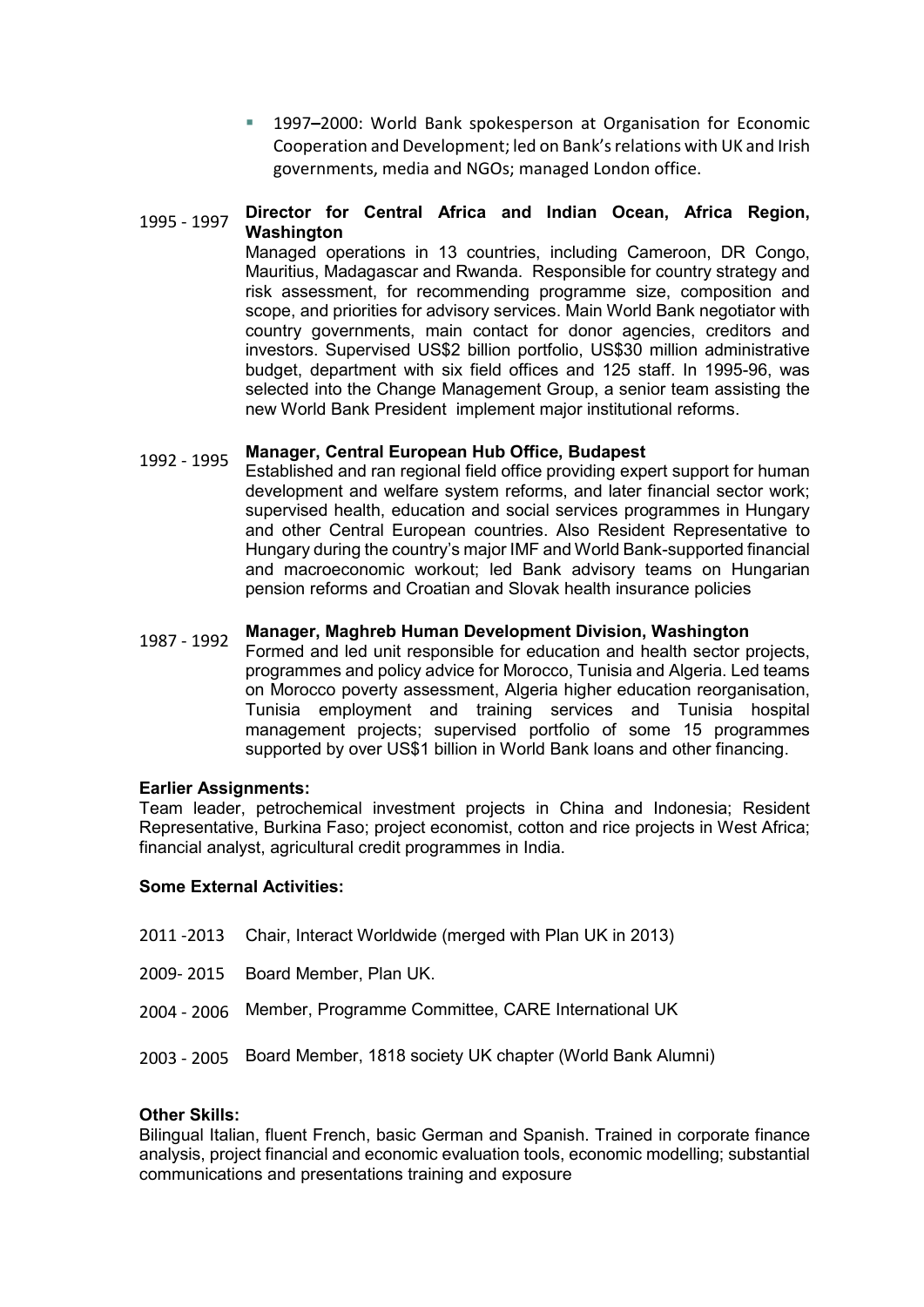### **Appendix: SELECTED PUBLICATIONS/ASSIGNMENTS**

- **April 2019-ongoing:** for CGD, research into "multi-bi" funding problems and solutions, planned policy paper with Owen Barder.
- **March 2019-ongoing:** for CGD, research on aid quality and effectiveness issues in connection with planned revisions of QuODA (Quality of ODA Index) and the development finance components of the Commitment to Development Index (CDI). Publications forthcoming.
- **September 2018- ongoing:** for ODI, supporting PARIS21 in reviewing the global financial architecture of development data and statistics and suggesting priorities for reform, including a new financing facility. Discussion papers include:

[https://paris21.org/sites/default/files/2019-](https://paris21.org/sites/default/files/2019-01/Mobilising%20Data%20for%20the%20SDGs%20(DP15)_0.pdf) [01/Mobilising%20Data%20for%20the%20SDGs%20\(DP15\)\\_0.pdf](https://paris21.org/sites/default/files/2019-01/Mobilising%20Data%20for%20the%20SDGs%20(DP15)_0.pdf)

• **June-November 2018:** research for CGD, with Owen Barder, on policy issues around the 2019-2020 cycle of major multilateral fund replenishments, preliminary findings presented in Washington, DC in September, final paper published in February 2019:

[https://www.cgdev.org/publication/two-hundred-billion-dollar-question-how-get](https://www.cgdev.org/publication/two-hundred-billion-dollar-question-how-get-biggest-impact-2019-replenishments)[biggest-impact-2019-replenishments](https://www.cgdev.org/publication/two-hundred-billion-dollar-question-how-get-biggest-impact-2019-replenishments)

• **November 2017-April 2018:** led ODI team on Strategic Review of the Multilateral Performance Assessment Network, (MOPAN):

[http://www.mopanonline.org/otherproducts/items/MOPAN%20STRATEGIC%20](http://www.mopanonline.org/otherproducts/items/MOPAN%20STRATEGIC%20REVIEW%202017%2019%20March-FINAL.pdf) [REVIEW%202017%2019%20March-FINAL.pdf](http://www.mopanonline.org/otherproducts/items/MOPAN%20STRATEGIC%20REVIEW%202017%2019%20March-FINAL.pdf)

• **October 2017:** published Global development Trends and Challenges: Horizon 2025 Revisited, with Homi Kharas (Brookings)

<https://www.odi.org/sites/odi.org.uk/files/resource-documents/11873.pdf>

• **February-May 2017:** led UK case study of international food and nutrition security assistance within Brookings' Ending Rural Hunger project, published as

[https://assets.ctfassets.net/5faekfvmlu40/3yrusvseUwS0SycOUcOIuo/c6cfee77](https://assets.ctfassets.net/5faekfvmlu40/3yrusvseUwS0SycOUcOIuo/c6cfee77d522d31ff1527dc0440efa6a/Ending_Rural_Hunger_UK_Case_Study.pdf) [d522d31ff1527dc0440efa6a/Ending\\_Rural\\_Hunger\\_UK\\_Case\\_Study.pdf](https://assets.ctfassets.net/5faekfvmlu40/3yrusvseUwS0SycOUcOIuo/c6cfee77d522d31ff1527dc0440efa6a/Ending_Rural_Hunger_UK_Case_Study.pdf)

• **October 2016-January 2017:** co-authored Indonesia country case study in ODI Transition Financing series, with Annalisa Prizzon "Moving away from Aid: the Case of Indonesia"

[https://www.odi.org/publications/10737-indonesia-debt-management-mic](https://www.odi.org/publications/10737-indonesia-debt-management-mic-middle-income-countries-aid)[middle-income-countries-aid](https://www.odi.org/publications/10737-indonesia-debt-management-mic-middle-income-countries-aid)

• **September 2016: (**for Brookings) Why and how might a new measure of development be helpful: a positive approach to International Development Contributions, with Homi Kharas

[https://www.brookings.edu/research/why-and-how-might-a-new-measure-of](https://www.brookings.edu/research/why-and-how-might-a-new-measure-of-development-cooperation-be-helpful/)[development-cooperation-be-helpful/](https://www.brookings.edu/research/why-and-how-might-a-new-measure-of-development-cooperation-be-helpful/)

• **August 2016: (**for CGD) After Brexit: New Opportunities for Global Good in the National interest, with Michael Anderson and Matt Juden

[http://www.cgdev.org/publication/after-brexit-new-opportunities-global-good](http://www.cgdev.org/publication/after-brexit-new-opportunities-global-good-national-interest)[national-interest](http://www.cgdev.org/publication/after-brexit-new-opportunities-global-good-national-interest)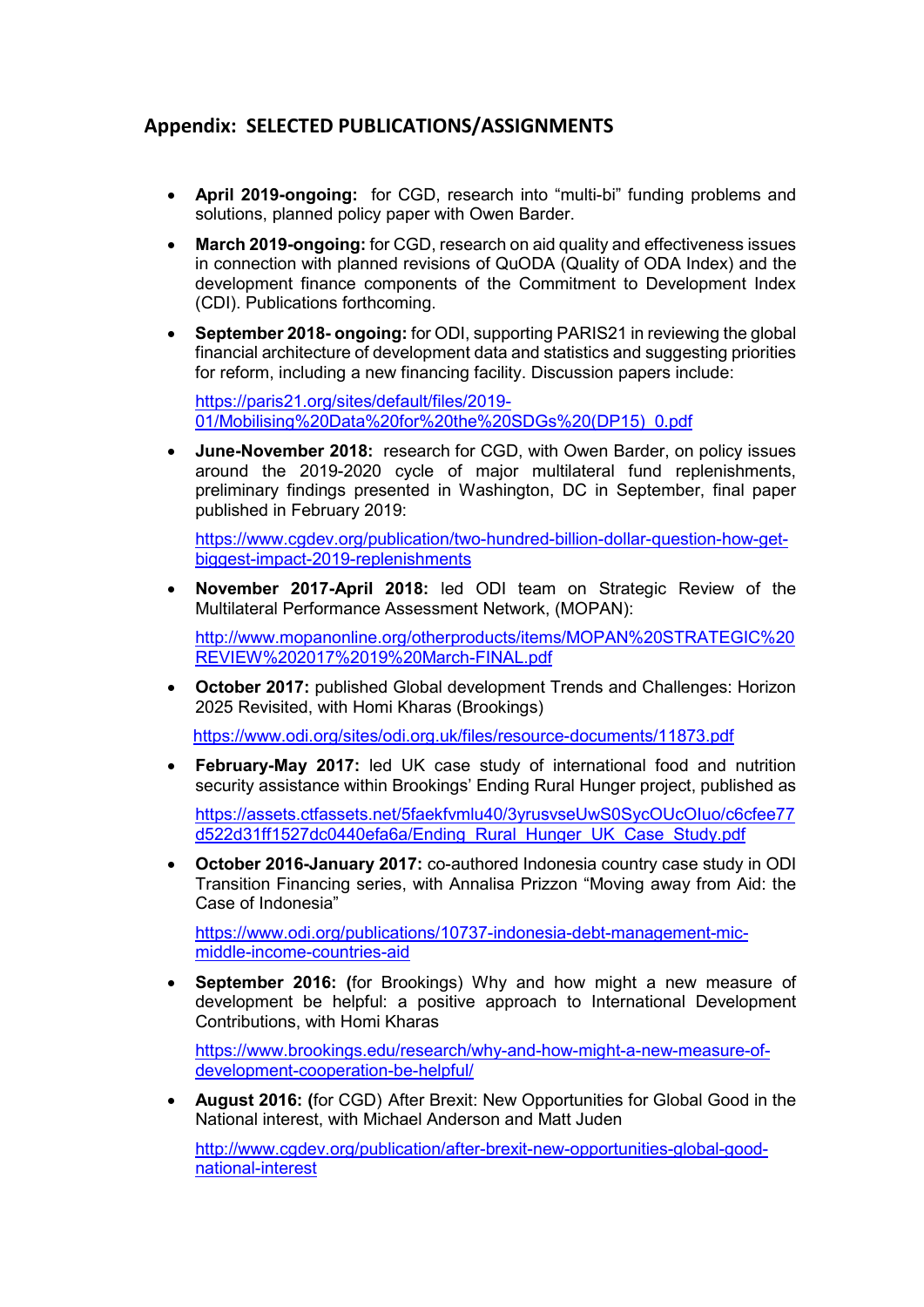• **January-June 2016**: Analytical support for International Commission on Financing Global Education opportunity (Education Commission), including background papers and consultation forum on global education architecture (for R4D and SEEK-Consulting) and on education blended finance (for ODI), later developed further as a proposed MDB Financing Facility.

[https://www.odi.org/publications/10635-enhancing-multilateral-loans-education](https://www.odi.org/publications/10635-enhancing-multilateral-loans-education-intervention-rationales-mechanisms-options-and-decision)[intervention-rationales-mechanisms-options-and-decision](https://www.odi.org/publications/10635-enhancing-multilateral-loans-education-intervention-rationales-mechanisms-options-and-decision)

• **December 2015-February 2016** Support on financing options for ODI team working on education responses in crisis and emergency contexts, subsequently identified as the Education Cannot Wait Fund

[https://www.odi.org/publications/10405-education-cannot-wait-fund-education](https://www.odi.org/publications/10405-education-cannot-wait-fund-education-emergencies)[emergencies](https://www.odi.org/publications/10405-education-cannot-wait-fund-education-emergencies)

• **October 2015-July 2016: (**for CGD), support to High Level Panel ("Summers Panel") on future of Multilateral Development Banking, published September 2016

[http://www.cgdev.org/working-group/high-level-panel-future-multilateral](http://www.cgdev.org/working-group/high-level-panel-future-multilateral-development-banking-exploring-new-policy-agenda)[development-banking-exploring-new-policy-agenda](http://www.cgdev.org/working-group/high-level-panel-future-multilateral-development-banking-exploring-new-policy-agenda)

• **January- September 2015:** For ODI, Ethiopia multi-dimensional case study for Development Progress series, with Amanda Lenha and others

[https://www.odi.org/publications/9884-ethiopia-progress-development-mdgs](https://www.odi.org/publications/9884-ethiopia-progress-development-mdgs-millennium-development-goals-employment-agriculture-extreme-poverty-education)[millennium-development-goals-employment-agriculture-extreme-poverty](https://www.odi.org/publications/9884-ethiopia-progress-development-mdgs-millennium-development-goals-employment-agriculture-extreme-poverty-education)[education](https://www.odi.org/publications/9884-ethiopia-progress-development-mdgs-millennium-development-goals-employment-agriculture-extreme-poverty-education)

- **January-June 2015:** Analytical support to SECO, Swiss Economic Cooperation Office, in defining their medium-term strategy
- **January-May 2015:** Analytical support to Norwegian co-chair of Addis Ababa Financing for Development Conference, in shaping options and priorities.
- **December 2014**: Financing the post-2015 SDGs: a Rough Road Map, ODI report co-authored with Homi Kharas and Annalisa Prizzon

[https://www.odi.org/publications/9097-financing-post-2015-sustainable](https://www.odi.org/publications/9097-financing-post-2015-sustainable-development-goals-rough-roadmap)[development-goals-rough-roadmap](https://www.odi.org/publications/9097-financing-post-2015-sustainable-development-goals-rough-roadmap)

• **October 2014**: (for CGD) Europe Beyond Aid: Assessing Europe's Commitment to Development Assistance, with Patrick Guillaumont (FERDI)

[http://www.cgdev.org/sites/default/files/eba\\_role\\_of\\_aid.pdf](http://www.cgdev.org/sites/default/files/eba_role_of_aid.pdf)

- **April 2014**: "Why and how are Donors Supporting Social Enterprises?" <http://www.odi.org.uk/publications/8324-donors-support-social-enterprise>
- **December 2013**: Mixing Business and Social: what is a Social Enterprise and how can we recognize one? <http://www.odi.org/publications/8079-social-enterprise-impact-investment>
- **January 2013** ['The age of choice: developing countries in the new aid landscape'](http://www.odi.org.uk/publications/7163-age-choice-developing-countries-new-aid-landscape) with Romilly Greenhill and Annalisa Prizzon
- **July 2012** ['Horizon 2025: creative destruction in the aid industry'](http://www.odi.org.uk/sites/odi.org.uk/files/odi-assets/publications-opinion-files/7723.pdf) with Homi Kharas
- **November 2011,** framing paper on Catalytic Aid, [www.odi.org/resources/docs/7373.pdf](http://www.odi.org/resources/docs/7373.pdf)